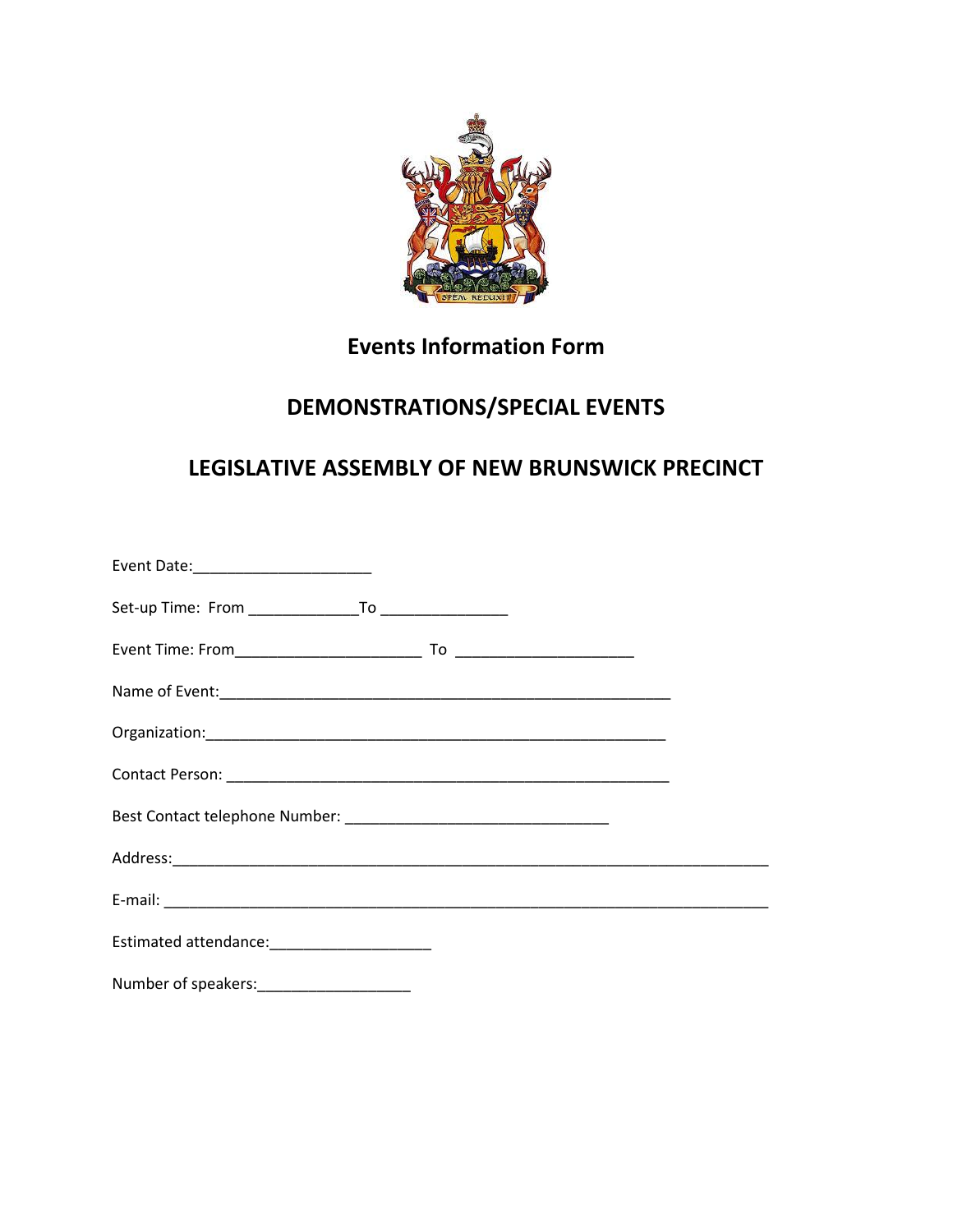Please provide a detailed outline of the activities you plan to present (attach an additional sheet if more space is required). Include names/types of speakers and all activities, what is the purpose of the event, will you require electrical power and advise if your organization has liability insurance?

During your outline description, bear in mind that the New Brunswick Legislative Grounds is comprised of the area of land bounded from the front of the Legislative Assembly building to Queen Street to the North, St. John Street on the West, Secretary Lane to the East.